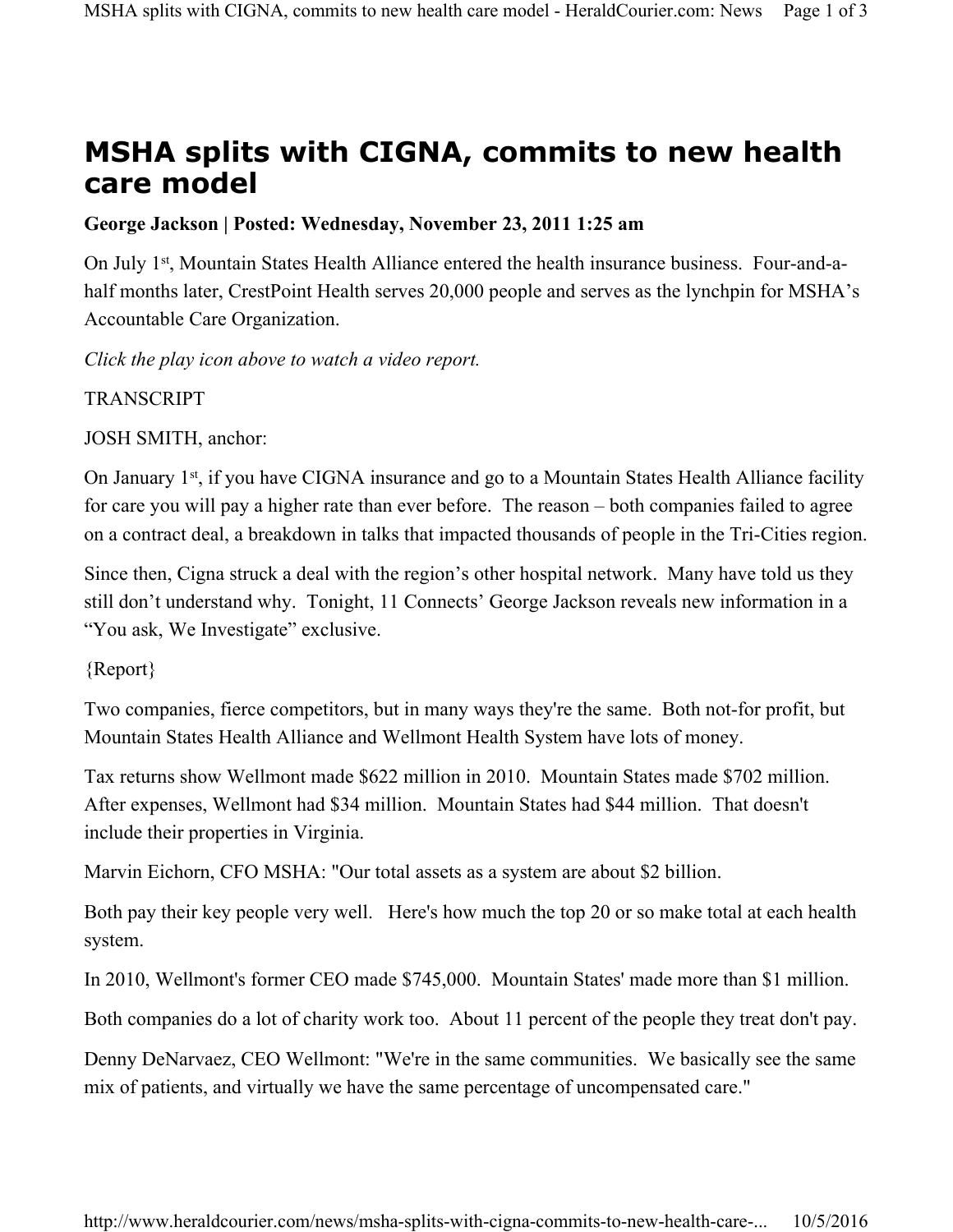So, why – with so much in common – did Wellmont's contract negotiations with CIGNA succeed as Mountain States' failed? CIGNA says Mountain States wanted more money than the insurer was willing to pay.

Richard Novack, CIGNA Mid-South Market: "Mountain States has always been a more expensive provider of care and in the most recent discussions and negotiations they wanted that price to go up further."

Wellmont's current CEO Denny DeNarvaez says her company stood up for local employers trying to manage their costs.

DeNarvaez: "If you don't have the providers bringing down their cost of care, you're basically going to have them trying to off-lay that on the employers. And the employers are saying no more, we can't."

Mountain States CFO Marvin Eichorn says it's not that simple. His company offered the same deal to CIGNA and other large health insurance companies with the goal of bringing down costs over time.

Eichorn: "Certainly cost, and managing the cost for employers like ourselves, is one of the planks."

That's where the similarities end. As of July 1st, Mountain States Health Alliance is in the health insurance business. Its subsidiary – CrestPoint Health – covers 20,000 people, most of them Mountain States employees and their families. After just four-and-a-half months, it's one of the ten largest companies of its kind in the Tri-Cities.

Eichorn: "We think with what all is going on in health care right now, we're very well positioned."

GEORGE JACKSON, reporter:

CrestPoint Health is called a third-party administrator of insurance. That means they help companies who are self insured. Individuals can't buy it.

JOSH SMITH, anchor:

George, this has a lot to do with Health Care Reform legislation, right?

GEORGE JACKSON, reporter:

Josh, some will argue it has everything to do with health care reform. Take a look.

This year, Mountain States Health Alliance started a new health network called "Integrated Solutions." ISHN runs two entities, "CrestPoint Health" and another company called "AnewCare," an Accountable Care Organization.